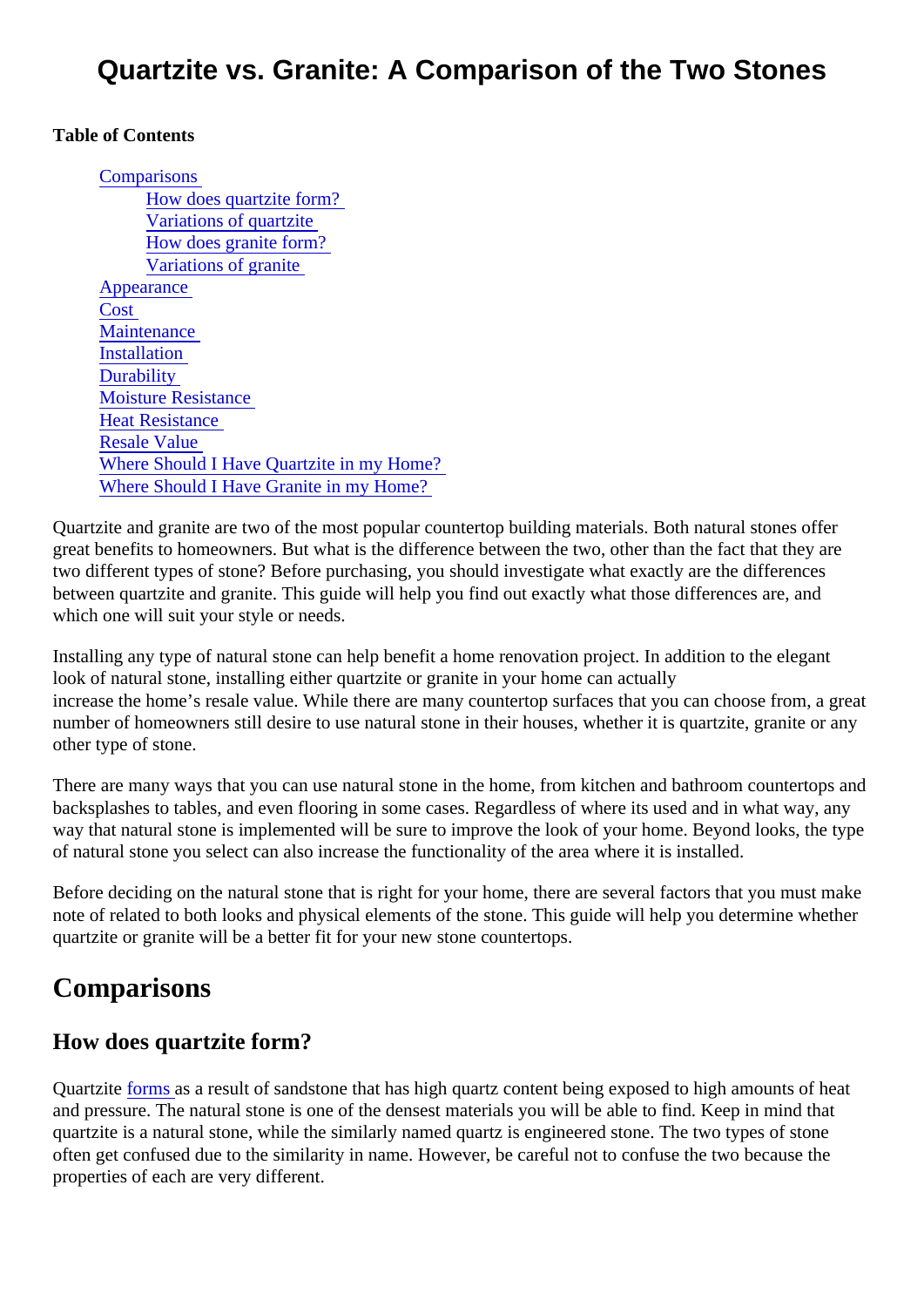### <span id="page-1-0"></span>**Variations of quartzite**

Quartzite can typically be found in shades of white and gray, however, there are other colors of quartzite. Variation in color is due to differences in mineral content.

#### **How does granite form?**

Granite is formed underground when magma cools. This allows for large crystals of minerals to develop. These crystals give granite its color. Granite is a very popular material for use in home remodeling projects and is seen in many kitchen and bathroom countertops. Granite can be found in a wide range of colors.

### **Variations of granite**

Since granite can be found in so many styles, some can even give you the look of other natural stones like marble. There are hundreds of styles of granite that you will be able to choose from.

## **Appearance**

Quartzite will give your countertop an elegant look. The stone's looks have been compared to those of marble. However, quartzite can offer functional benefits that marble cannot.

Granite will give your countertop a stylish look, especially if you use it in the kitchen. The natural stone will instantly add appeal to any part of the house where it is used.

When it comes to appearance, granite gets the slight edge. Despite quartzite being a beautiful natural stone, granite offers more styles to choose from.

## **Cost**

Quartzite generally starts around \$60 per square foot but can cost more if the type you choose is rarer.

Granite tends to cost a little less than quartzite. Granite can usually be found in the range of \$40 to \$100 per square foot installed. As with quartzite, this number can be on the higher end if the type of granite is rare.

If you are looking for a better idea of the cost of either quartzite or granite, you should get an estimate. That said, in general, granite is a more affordable option than quartzite.

# **Maintenance**

Quartzite is incredibly durable and is the perfect material to choose if durability is your determining factor. A quartzite countertop is also very easy to clean, as you will only need soap and water. In terms of maintenance, having a quartzite countertop will be one of the easiest features of your house to maintain.

While it is not as durable as a quartzite countertop, a granite countertop is still very durable. Just like quartzite, granite is easy to clean. You can clean the surface using warm soapy water. Do not use anything harsh such as vinegar, bleach or Windex. Overall, granite is a very durable material that should stay in prime condition if cared for properly.

As long as you take good care of them, your quartzite or granite countertops can last for years.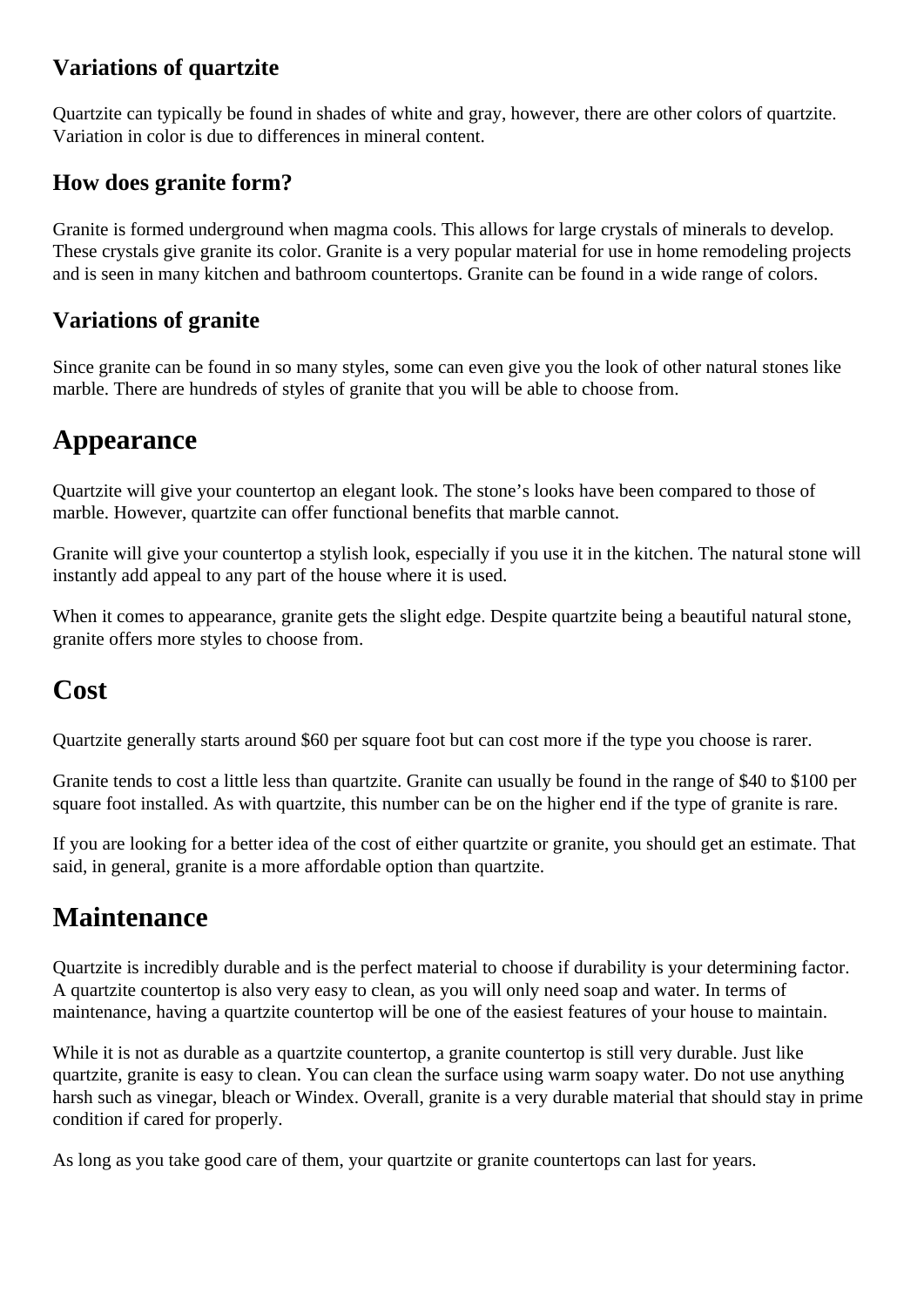<span id="page-2-0"></span>To determine which is the better option in terms of maintenance, the information above gives quartzite a slight advantage.

### Installation

To install you[r quartzite countertop](https://marble.com/quartzite-countertops)s you will need to hire a professional. You should not install your own quartzite countertop. By hiring a professional, you will significantly lower the chance of any damages occurring during the installation process.

As with quartzite, you will need a professional to install [your granite counterto](https://marble.com/granite-countertops)rfor you. You should not attempt to take on the job yourself. Having a professional do the job can prevent any chipping or minor damages happening when the countertop is being installed.

For installation, there is no clear winner in a competition between quartzite and granite. Both will require th assistance of a professional to install the surface.

## **Durability**

Quartzite is one of the most durable countertop materials you will be able to buy. It is heat, scratch and sta resistant – making it perfect for use in a kitchen.

Granite is very durable in its own right, which also makes it a popular choice in many kitchens. Although it can damage sharp knives you use on the surface, you still should not cut directly on the countertop. Like quartzite, granite countertops are also heat resistant, meaning a hot pot or pan will not cause damages. B careful when handling heavy objects around a granite countertop. It will chip or break if a heavy object falls on it – especially on the corners.

Durability is another category in which quartzite and granite are pretty evenly matched.

## Moisture Resistance

If sealed correctly, your quartzite countertop will be moisture resistant. However, do not let water or any other liquids pool on the surface. The sealant does not last forever and you will need to reseal the counter periodically.

When granite is properly sealed, the material will also be resistant to moisture and staining. However, if you spill something on the surface and it is not properly sealed or it needs to be resealed, the liquid can sink down into the stone and cause it to be compromised.

Granite has a slight advantage in terms of moisture resistance. While both need sealing, granite does not require re-sealing as often as quartzite.

## Heat Resistance

Unlike the countertop material it often gets confused with, quartzite is heat resistant. It will be able to withstand hot kitchen materials on its surface, although you should try to use trivets or hot pads whenever you can just to be safe.

Granite is one of the most heat-resistant countertop materials you can buy. Hot pots or pans placed on the surface will not cause any damages. While this may be the case, in the interest of exercising caution, you should try to use trivets or hot pads if you can.